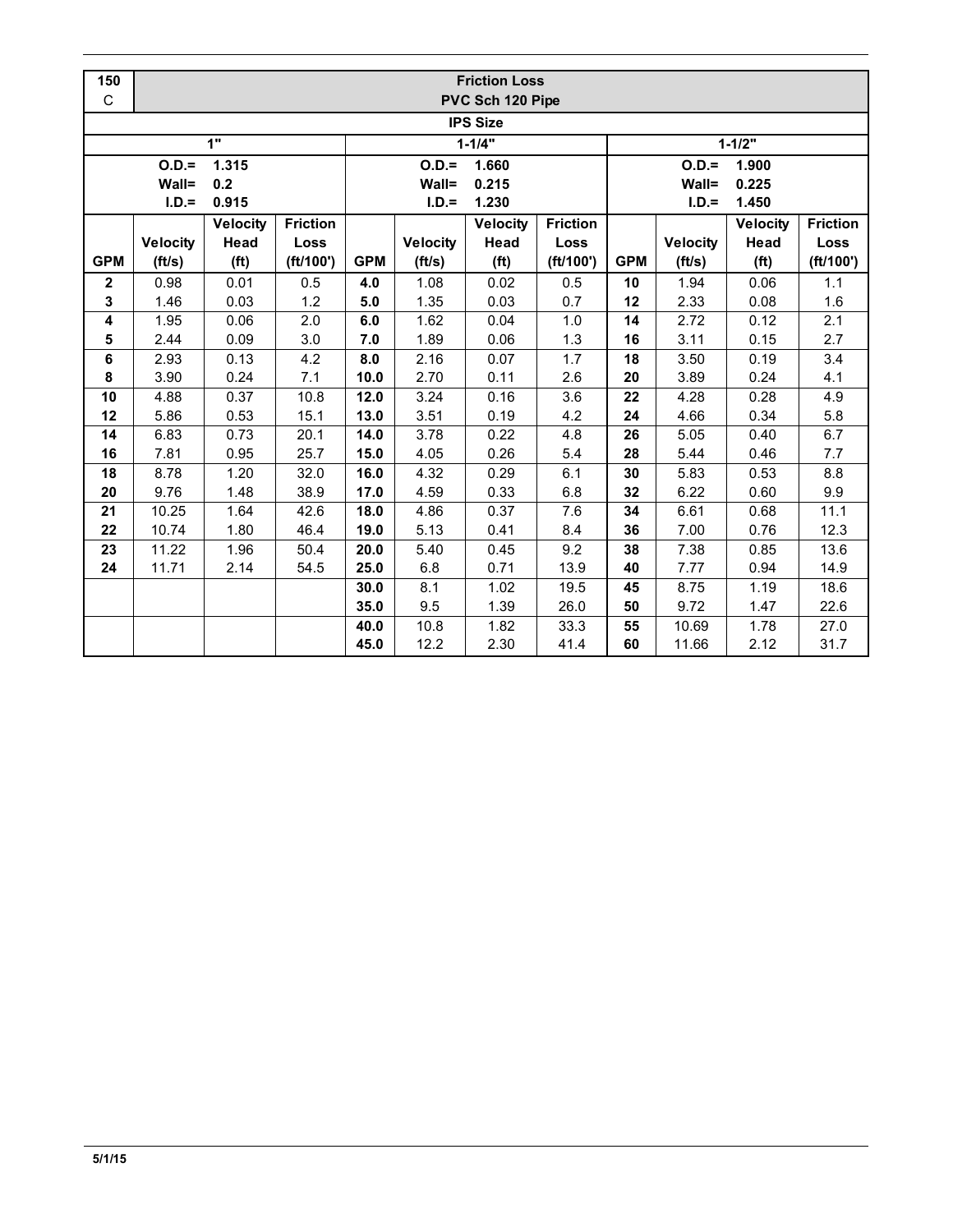| 150             | <b>Friction Loss</b>      |                   |                 |                  |                 |                   |                  |                  |                   |                   |                         |  |
|-----------------|---------------------------|-------------------|-----------------|------------------|-----------------|-------------------|------------------|------------------|-------------------|-------------------|-------------------------|--|
| $\mathsf C$     | PVC Sch 120 Pipe          |                   |                 |                  |                 |                   |                  |                  |                   |                   |                         |  |
| <b>IPS Size</b> |                           |                   |                 |                  |                 |                   |                  |                  |                   |                   |                         |  |
|                 | 2"<br>3"<br>4"            |                   |                 |                  |                 |                   |                  |                  |                   |                   |                         |  |
|                 | $O.D. =$                  | 2.375             |                 |                  | $O.D.=$         | 3.500             |                  | $O.D.=$<br>4.5   |                   |                   |                         |  |
|                 | Wall=                     | 0.25              |                 |                  | Wall=           | 0.350             |                  |                  | Wall=             | 0.437             |                         |  |
|                 | $I.D.=$                   | 1.875             |                 |                  | $I.D.=$         | 2.800             |                  |                  | $I.D.=$           | 3.626             |                         |  |
|                 |                           | <b>Velocity</b>   | <b>Friction</b> |                  |                 | <b>Velocity</b>   | <b>Friction</b>  |                  |                   | Velocity          | <b>Friction</b>         |  |
|                 | <b>Velocity</b>           | Head              | Loss            |                  | <b>Velocity</b> | Head              | Loss             |                  | <b>Velocity</b>   | Head              | <b>Loss</b>             |  |
| <b>GPM</b>      | (ft/s)                    | (f <sup>t</sup> ) | (ft/100')       | <b>GPM</b>       | (ft/s)          | (f <sup>t</sup> ) | (ft/100')        | <b>GPM</b>       | (ft/s)            | (f <sup>t</sup> ) | (ft/100')               |  |
| 10              | 1.16                      | 0.02              | 0.3             | 30               | 1.56            | 0.04              | 0.4              | 70               | 2.18              | 0.07              | 0.5                     |  |
| 12              | 1.39                      | 0.03              | 0.5             | 35               | 1.82            | 0.05              | 0.5              | 80               | 2.49              | 0.10              | 0.6                     |  |
| $\overline{14}$ | 1.63                      | 0.04              | 0.6             | 40               | 2.08            | 0.07              | 0.6              | 90               | 2.80              | 0.12              | 0.8                     |  |
| 16              | 1.86                      | 0.05              | 0.8             | 45               | 2.35            | 0.09              | 0.8              | 100              | 3.11              | 0.15              | 0.9                     |  |
| 18              | 2.09                      | 0.07              | 1.0             | 50               | 2.61            | 0.11              | 0.9              | 110              | 3.42              | 0.18              | 1.1                     |  |
| 20              | 2.32                      | 0.08              | 1.2             | 55               | 2.87            | 0.13              | 1.1              | 120              | 3.73              | 0.22              | 1.3                     |  |
| 22              | 2.56                      | 0.10              | 1.4             | 60               | 3.13            | 0.15              | 1.3              | 130              | 4.04              | 0.25              | 1.5                     |  |
| 24<br>26        | 2.79<br>$\overline{3.02}$ | 0.12<br>0.14      | 1.7<br>1.9      | 65<br>70         | 3.39<br>3.65    | 0.18<br>0.21      | 1.5<br>1.7       | 140<br>150       | 4.35<br>4.66      | 0.29<br>0.34      | 1.8<br>$\overline{2.0}$ |  |
| 28              | 3.25                      | 0.16              | 2.2             | 75               | 3.91            | 0.24              | 1.9              | 160              | 4.97              | 0.39              | 2.3                     |  |
| 30              | 3.49                      | 0.19              | 2.5             | 80               | 4.17            | 0.27              | $\overline{2.2}$ | 170              | 5.28              | 0.43              | 2.5                     |  |
| 35              | 4.07                      | 0.26              | 3.3             | 85               | 4.43            | 0.31              | 2.5              | 180              | 5.59              | 0.49              | 2.8                     |  |
| 40              | 4.65                      | 0.34              | 4.3             | 90               | 4.69            | 0.34              | 2.7              | 190              | 5.90              | 0.54              | 3.1                     |  |
| 45              | 5.23                      | 0.43              | 5.3             | 100              | 5.21            | 0.42              | 3.3              | 200              | 6.22              | 0.60              | 3.4                     |  |
| 50              | 5.81                      | 0.53              | 6.5             | 110              | 5.73            | 0.51              | 4.0              | $\overline{200}$ | 6.22              | 0.60              | 3.4                     |  |
| 55              | 6.39                      | 0.64              | 7.7             | 120              | 6.25            | 0.61              | 4.7              | 225              | 6.99              | 0.76              | 4.2                     |  |
| 60              | 6.97                      | 0.76              | 9.1             | 140              | 7.30            | 0.83              | 6.2              | 250              | $\overline{7.77}$ | 0.94              | $\overline{5.2}$        |  |
| 65              | 7.55                      | 0.89              | 10.5            | 160              | 8.34            | 1.08              | 7.9              | 275              | 8.5               | 1.14              | 6.1                     |  |
| 70              | 8.14                      | 1.03              | 12.1            | 180              | 9.38            | 1.37              | 9.9              | 300              | 9.3               | 1.35              | 7.2                     |  |
| 75              | 8.72                      | 1.18              | 13.7            | 200              | 10.42           | 1.69              | 12.0             | 325              | 10.1              | 1.59              | 8.4                     |  |
| 80              | 9.30                      | 1.35              | 15.5            | $\overline{220}$ | 11.47           | 2.05              | 14.3             | 350              | 10.9              | 1.84              | 9.6                     |  |
| 85              | 9.88                      | 1.52              | 17.3            | 240              | 12.51           | 2.44              | 16.8             | 375              | 11.7              | 2.12              | 10.9                    |  |
| $\overline{90}$ | 10.46                     | 1.70              | 19.2            |                  |                 |                   |                  |                  |                   |                   |                         |  |
| 95              | 11.04                     | 1.90              | 21.2            |                  |                 |                   |                  |                  |                   |                   |                         |  |
| 100             | 11.62                     | 2.10              | 23.4            |                  |                 |                   |                  |                  |                   |                   |                         |  |
| 110             | 12.8                      | 2.55              | 27.9            |                  |                 |                   |                  |                  |                   |                   |                         |  |